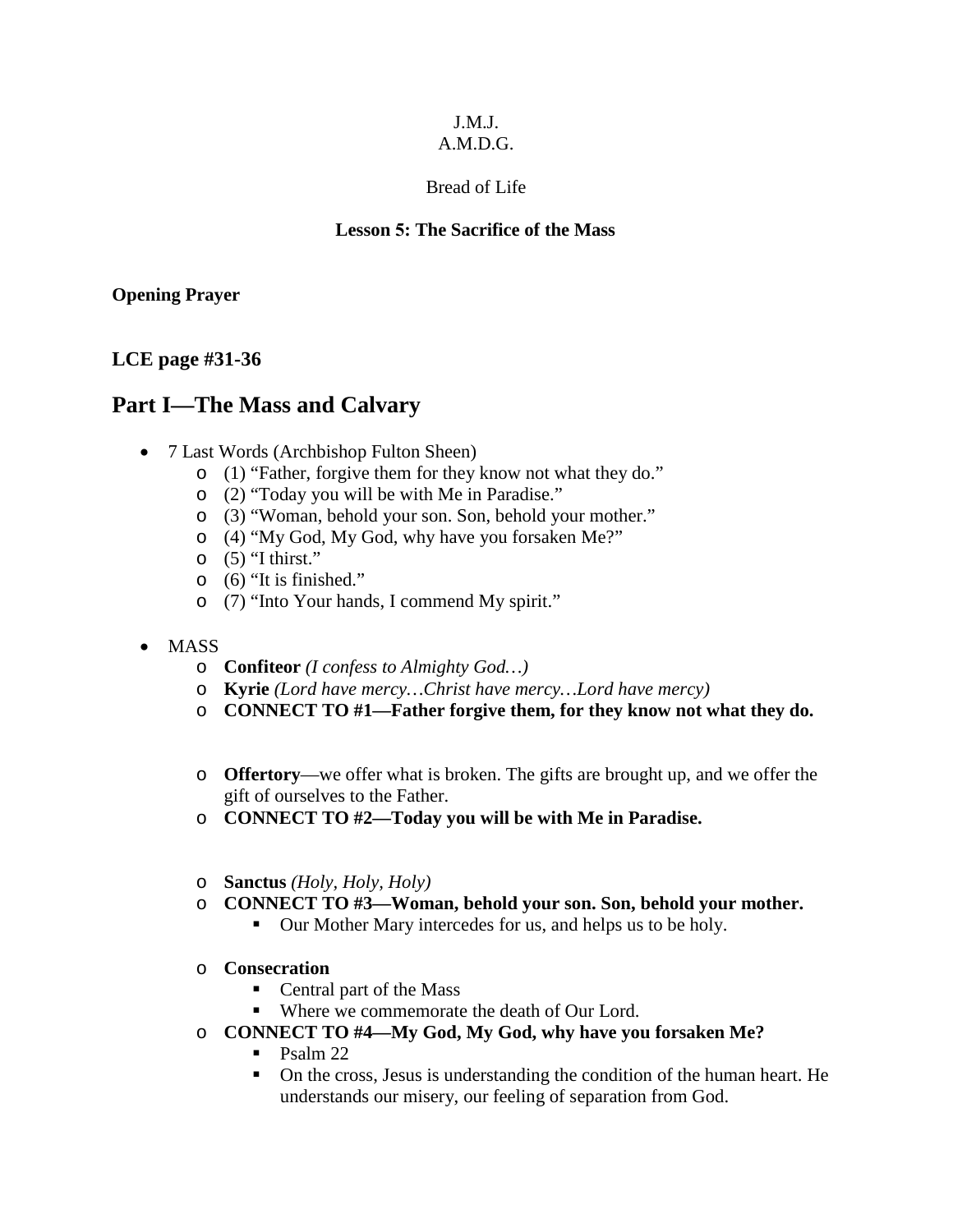- o **Agnus Dei** *(Behold the Lamb of God, Who takes away the sins of the world…)*
- o **CONNECT TO #5—I thirst**
	- $\blacksquare$  He thirsts for union: for us to be in union with Him, and He with us.

#### o **Communion**

- We receive the Resurrected Lord
- <sup>\*\*</sup>The Mass is Passion, Death, and Resurrection all in one<sup>\*\*</sup>
- o **Dismissal**
- o **CONNECT TO #6—It is finished**
- o *Only in Latin Mass*—**Last Gospel**
- o **CONNECT TO #7—Father, into your hands I commend My spirit**

## **Part II—The Mass and Oblation**

- We can offer our Mass for someone's intentions, lifting them up in prayer.
	- o Central part of the Mass—there is an oblation, an offering. We offer Christ to the Father, but we also offer ourselves and our own intentions.
	- o We offer what we see as valuable. We want to give a good gift.
	- o What we offer at Mass is of ultimate and infinite value: JESUS CHRIST.
	- o We give the gift of ourselves to God. And we should nothing back.
		- Our children should see themselves as a gift, and that they can offer themselves as a gift with Jesus to the Father.

## **What is the Mass? (4 Things)**

### **(1) Representation**

- o Jesus Christ presented/offered Himself to the Father on the cross
- o Christ is truly and really present now on the altar and so He can freely offer Himself to the Father. He can no longer die, because He now has a glorified body. But the essence of His oblation remains the same.
- **Where is the Body of Christ?**
	- o *In Heaven*
	- o *In the tabernacle*
- At the Mass, we experience the presentation of Christ to the Father.
	- o Same offering, but different manner.
	- o **Cross—bloody sacrifice**
	- o **Mass—unbloody sacrifice**
- **(2) Memorial**
	- o Do this is *memory* of Me.
		- The events we are remembering and representing (the mystical presence of these events) are the Last Supper, Calvary, and the Resurrection.
	- o We are **present at** these events and **participating in** them!